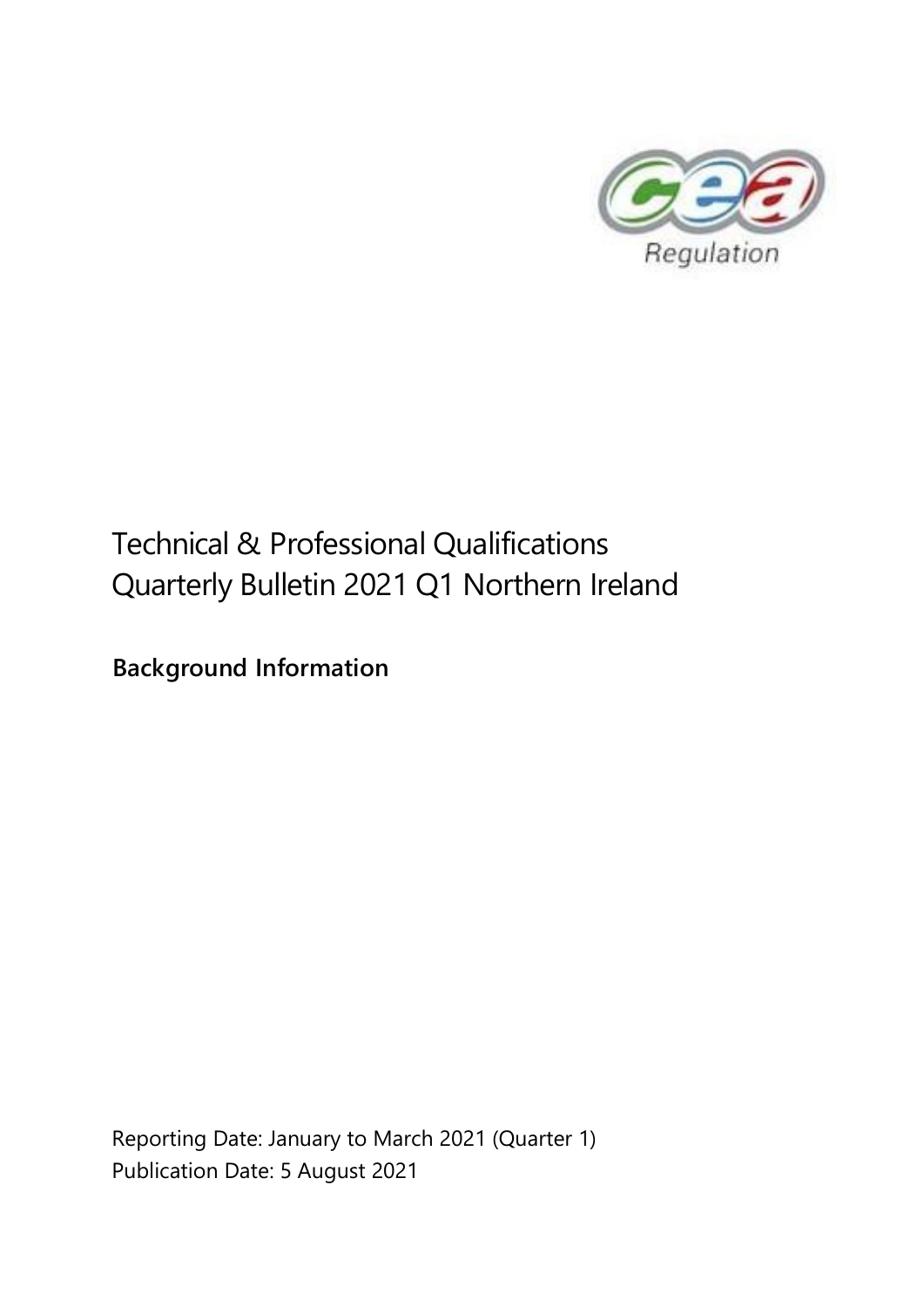# **Information about the statistics**

#### Purpose

This release presents information on the number of certificates issued for qualifications regulated by CCEA Regulation, other than GCSE, AS and A level. It covers certificates issued during January to March 2021 (Quarter 1).

Data tables accompanying this release show the number of awards broken down by awarding organisation, sector subject area, type of qualification, and level of qualification. Comparisons in this release are mainly made with data from the same quarter of the previous year and the 12-month period up to the end of the same quarter of the previous year. This is because of seasonal changes in the number of certificates issued over the year.

## Covid-19

In January 2021, due to the continuation of the coronavirus (COVID-19) and to help fight the spread of the virus, the Minister for the Economy in Northern Ireland (DfE NI) announced the cancellation of vocational examinations and assessments for the remainder of the academic year 2020-21.

The ministerial direction stated that learners taking vocational and technical qualifications, used for progression, should receive results where possible in summer 2021, based on alternative assessment arrangements, in order to allow them to progress to further education, training or employment.

In referring to the data, it should be noted that the certification activity in NI continues to be affected by the ongoing covid pandemic. This should be considered when comparing data for this quarter against previous quarters.

# Geographical coverage

The data cover qualifications regulated by CCEA Regulation in Northern Ireland.

Only certifications reported from centres in Northern Ireland are reported here.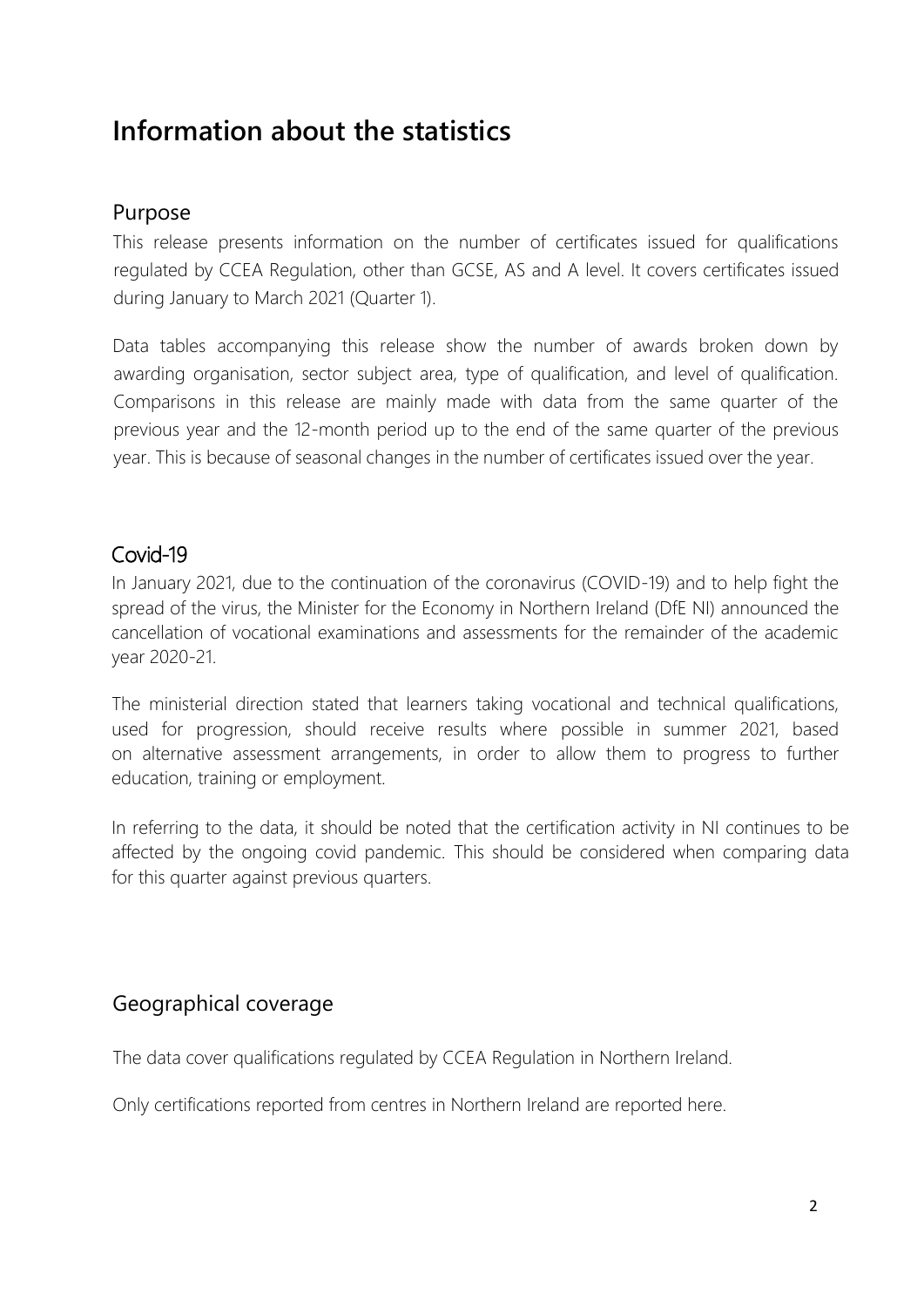# Description

Since May 2016 CCEA Regulation has been the regulator for all qualifications and assessments in Northern Ireland. This bulletin includes data on Technical & Professional (Vocational) qualifications awarded in Northern Ireland.

Regulated qualifications are classified into different qualification types with an associated level, which is indicative of the level of demand. The table below shows the current levels for each type of qualification and the relationship between them. Level 3 is of a similar level of demand, but not necessarily the same size, as an A level, and level 2 is of a similar level of demand as a GCSE at grade C or above.

On 1 October 2015, the Qualifications and Credit Framework (QCF) requirements were withdrawn. From that date, the QCF type no longer exists. However, for administrative reasons, until the new system was introduced in summer 2016, awarding organisations could still use the QCF type on the system for new qualifications when no other type was appropriate, and so the QCF type persists in the data. A full list of qualification types is displayed below.

| Qualification type                                                          | <b>Current levels</b>          |
|-----------------------------------------------------------------------------|--------------------------------|
| English for speakers of other languages                                     | Entry Level, Levels 1, 2 and 3 |
| <b>Entry Level</b>                                                          | <b>Entry Level</b>             |
| Free-standing mathematics qualification                                     | Levels 1, 2 and 3              |
| <b>Functional skills</b>                                                    | Entry Level, Levels 1 and 2    |
| <b>GCE A level</b>                                                          | Level 3                        |
| <b>GCE AS qualification</b>                                                 | Level 3                        |
| GCSE (9 to 1)                                                               | Level 1/2                      |
| <b>GCSE</b>                                                                 | Level 1/2                      |
| <b>Higher Level</b>                                                         | Levels 4 to 8                  |
| Key skills                                                                  | Levels 1, 2, 3 and 4           |
| <b>NVQ</b>                                                                  | Levels 1, 2, 3, 4 and 5        |
| 'Other general' qualification                                               | Levels 1, 1/2, 2 and 3         |
| Occupational qualification                                                  | Levels 1, 2, 3 and 4           |
| Project                                                                     | Levels 1, 2 and 3              |
| <b>QCF</b>                                                                  | Entry Level, Levels 1 to 8     |
| Vocationally related qualification<br>エーレレー オーエレー・リー・フール にっぽんしょうしん こうどくじょうし | Entry Level, Levels 1 to 8     |

*Table 1 The levels of study of qualification types*

This release presents data on regulated technical & professional qualifications highlighted in blue in table 1 above.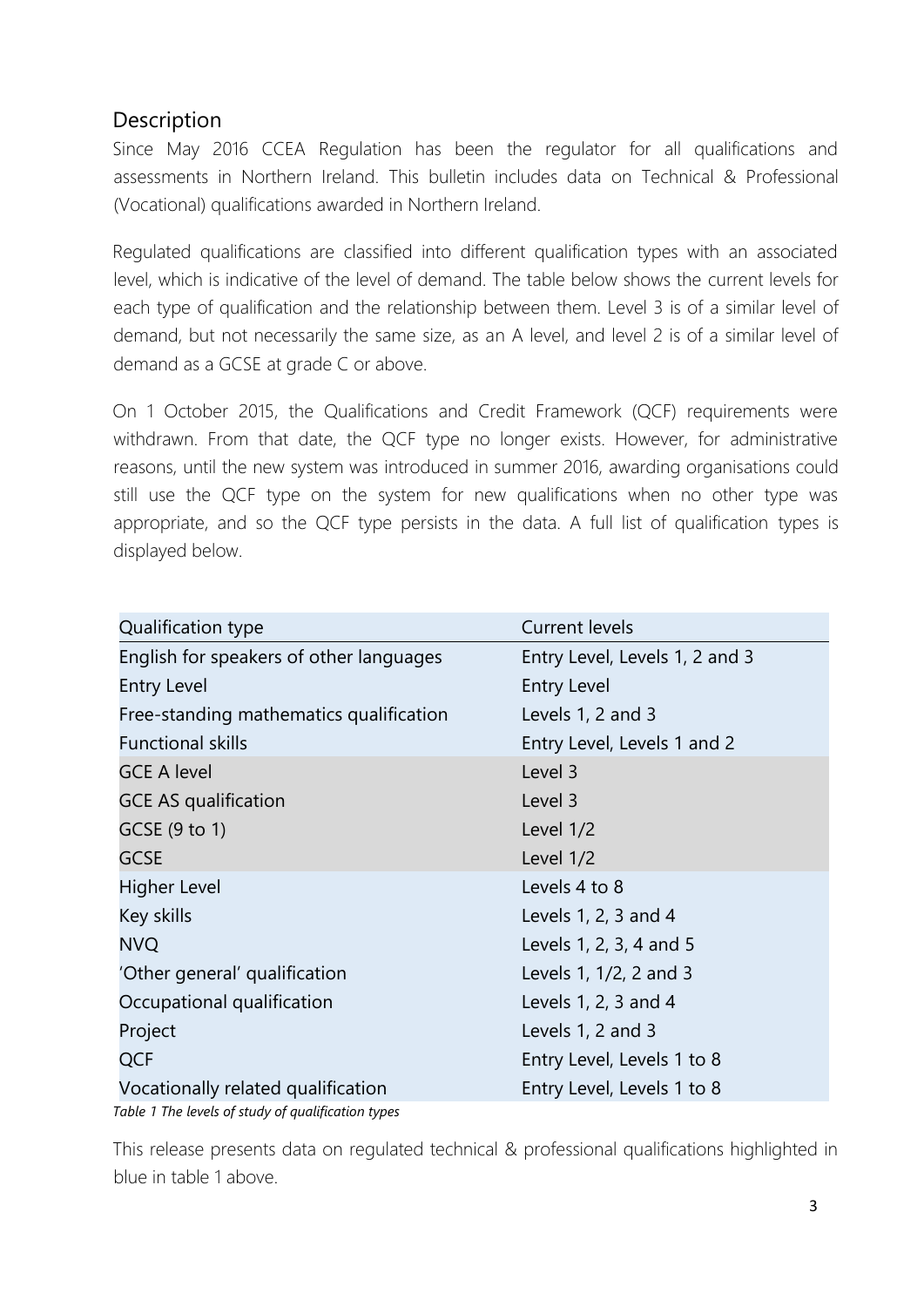Northern Ireland Essential Skills data were contained within the qualification types 'Entry Level' and 'Other General Qualification'. A new qualification type 'Essential Skills (Northern Ireland)' has been created and from quarter 3 2018 essential skills certifications will be reclassified to this type.

#### Data source

Information on qualifications (covering title, type, awarding organisation, sector subject area and level) is taken from the Register of Regulated [Qualifications,](http://register.ofqual.gov.uk/) which gives information on regulated qualifications and recognised awarding organisations in England and Northern Irelan[d.](https://www.qiw.wales/)

Data on the number of certificates awarded are sent by awarding organisations to Ofqual. Ofqual sends CCEA Regulation, data on all certificates awarded in a Northern Ireland centre.

#### Limitations

Data are collected at the earliest point available, which is the first day of the next reporting period. This reduces the time between the activity and reporting on the activity.

CCEA Regulation cannot guarantee the number of certificates submitted is correct and there may be systematic bias when the information is supplied, although awarding organisations are expected to provide the correct data. CCEA Regulation and Ofqual compare the data over time and check for systematic issues. The figures reported in this release reflect the certificates issued by awarding organisations at the time of data collection.

Large percentage movements in data may not be significant if based on relatively small numbers of certifications. Because of this percentages will not be given or charted for values which have a denominator of fewer than 50.

#### Quality assurance

Quality assurance procedures are carried out as explained in the [Quality Assurance](https://www.gov.uk/government/publications/ofquals-statistics-policies-and-procedures) [Framework for Statistical Publications](https://www.gov.uk/government/publications/ofquals-statistics-policies-and-procedures) published by Ofqual to ensure the accuracy of the data on which this publication is founded.

Publication may be deferred if the statistics are not considered fit for purpose.